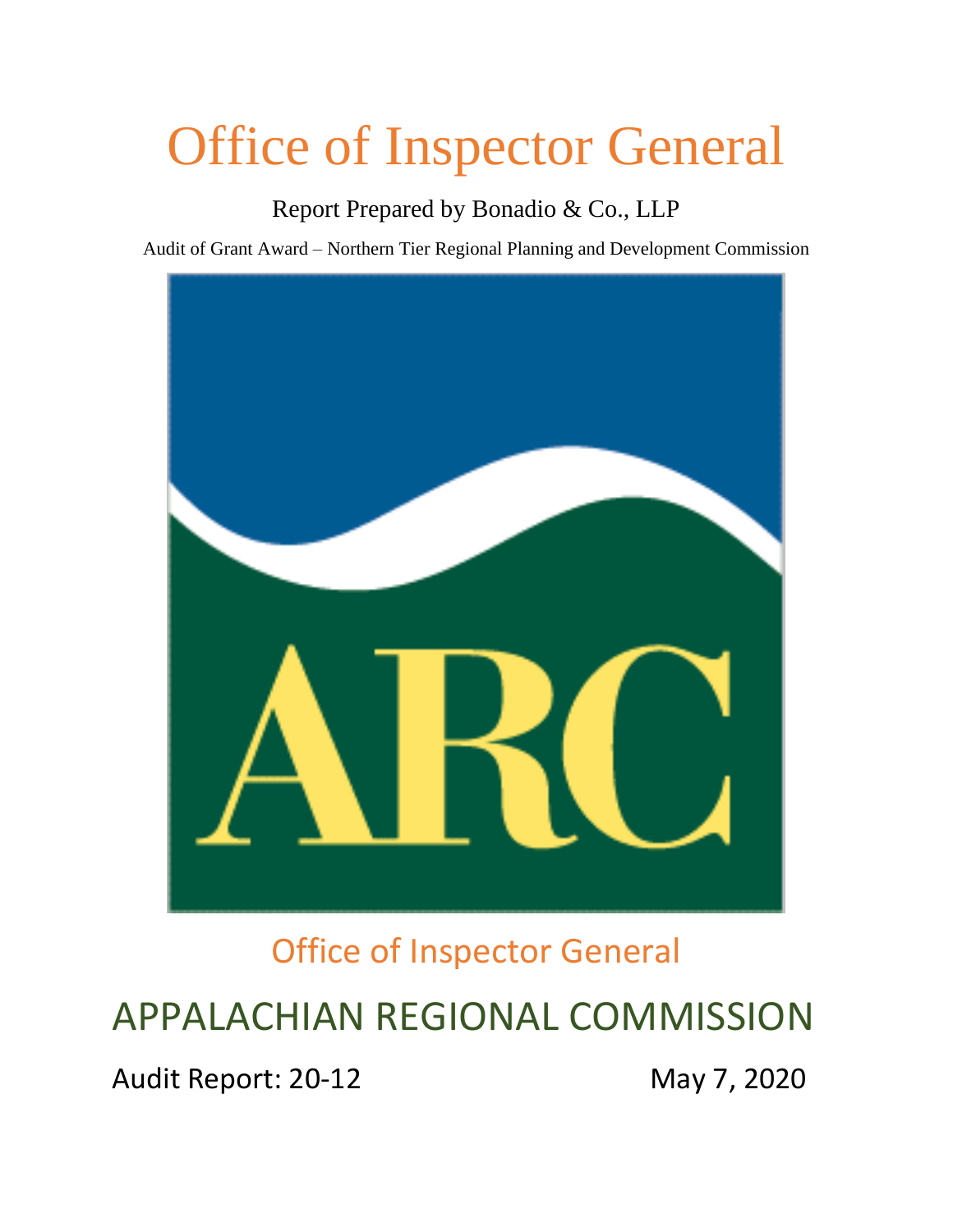

May 7, 2020

TO: Charles Howard, Interim Executive Director

FROM: Philip M. Heneghan, Inspector General Philips Hangton

SUBJECT: Audit of Grant Award – Northern Tier Regional Planning and Development Commission, Report Number 20-12

This memorandum transmits the Bonadio  $\&$  Co., LLP report for the audit of costs charged by the Northern Tier Regional Planning and Development Commission per its sponsored agreement with the Appalachian Regional Commission. The objective of the audit was to determine if costs claimed by the Northern Tier Regional Planning and Development Commission were allowable, allocable, reasonable, and in conformity with the Commission's award terms and conditions and Federal financial assistance requirements. In addition, the audit determined whether the performance measures were met, not met, or not likely to be met.

## **OIG Oversight of the Audit**

Bonadio  $\&$  Co., LLP is responsible for the attached audit report and the conclusions expressed in this report. We do not express any opinion on the conclusions presented in Bonadio & Co., LLP's audit report. To fulfill our responsibilities, we:

- Reviewed Bonadio & Co., LLP's approach to and planning of the audit;
- Evaluated the qualifications and independence of the auditors;
- Monitored the progress of the audit at key points;
- Coordinated periodic meetings with Bonadio  $\&$  Co., LLP, as necessary, to discuss audit progress, findings, and recommendations;
- Reviewed the audit report prepared by Bonadio  $\&$  Co., LLP; and
- Coordinated issuance of the audit report.

We thank your staff for the assistance that was extended to the auditors during this audit. If you have any questions regarding this report, please contact me at 202-884-7675.

Attachment

*Virginia*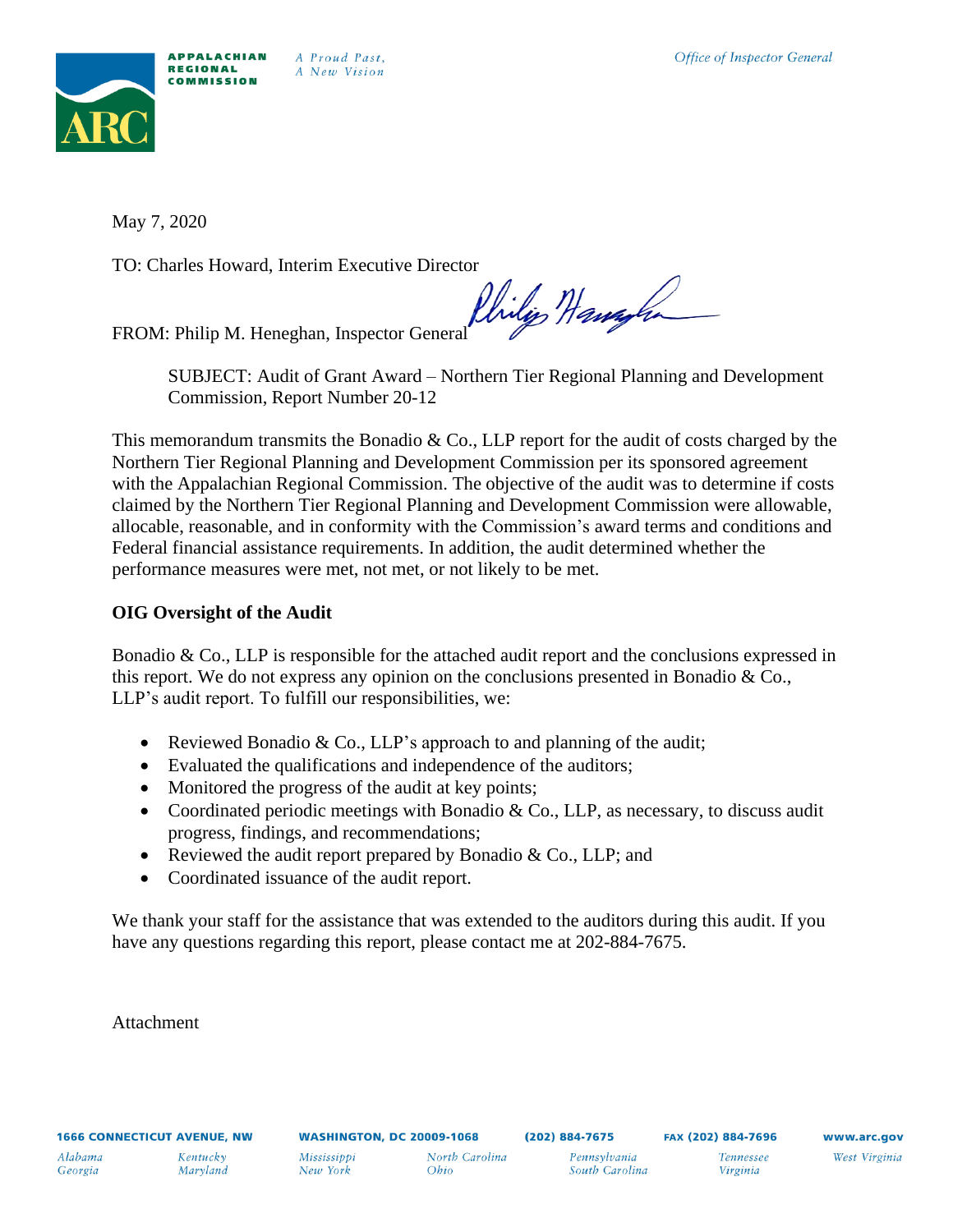Report 20 - 12

April 15, 2020

Appalachian Regional Commission Office of Inspector General 1666 Connecticut Avenue, N.W. Washington, D.C. 20009

Bonadio & Co., LLP completed an audit of grant numbers PA-8305.C36 & PA-8305.C37 awarded by the Appalachian Regional Commission (ARC) to the Northern Tier Regional Planning and Development Commission (grantee) for the Northern Tier Partnership for Regional Economic Performance (PREP) program. The audit was performed to assist the Office of Inspector General in carrying out its oversight of ARC grant funds.

The primary objectives of the audit were to determine whether: (1) program funds were managed in accordance with the ARC and Federal grant requirements; (2) grant funds were expended as provided for in the approved grant budget; (3) internal grant guidelines, including program (internal) controls, were appropriate and operating effectively; (4) accounting and reporting requirements were implemented in accordance with generally accepted accounting principles (or other applicable accounting and reporting requirements); (5) the performance measures were met or likely to be met; and (6) matching requirements of the grant were satisfied.

Overall, the grantee's financial management and administrative procedures, including related internal controls, were adequate to manage the funds provided under the ARC grant reviewed. The expenditures tested were supported and considered reasonable. The overall grant performance measures were adequately met as noted in the Summary of Audit Results section of the report. However, we noted one matter that requires management's attention, as described in the Finding and Recommendation section.

Bonadio & Co., LLP appreciated the cooperation and assistance received from the grantee and the ARC staff during the audit.

432 North Franklin Street, #60 Syracuse, New York 13204 p (315) 476-4004 f (315) 254-2384

www.bonadio.com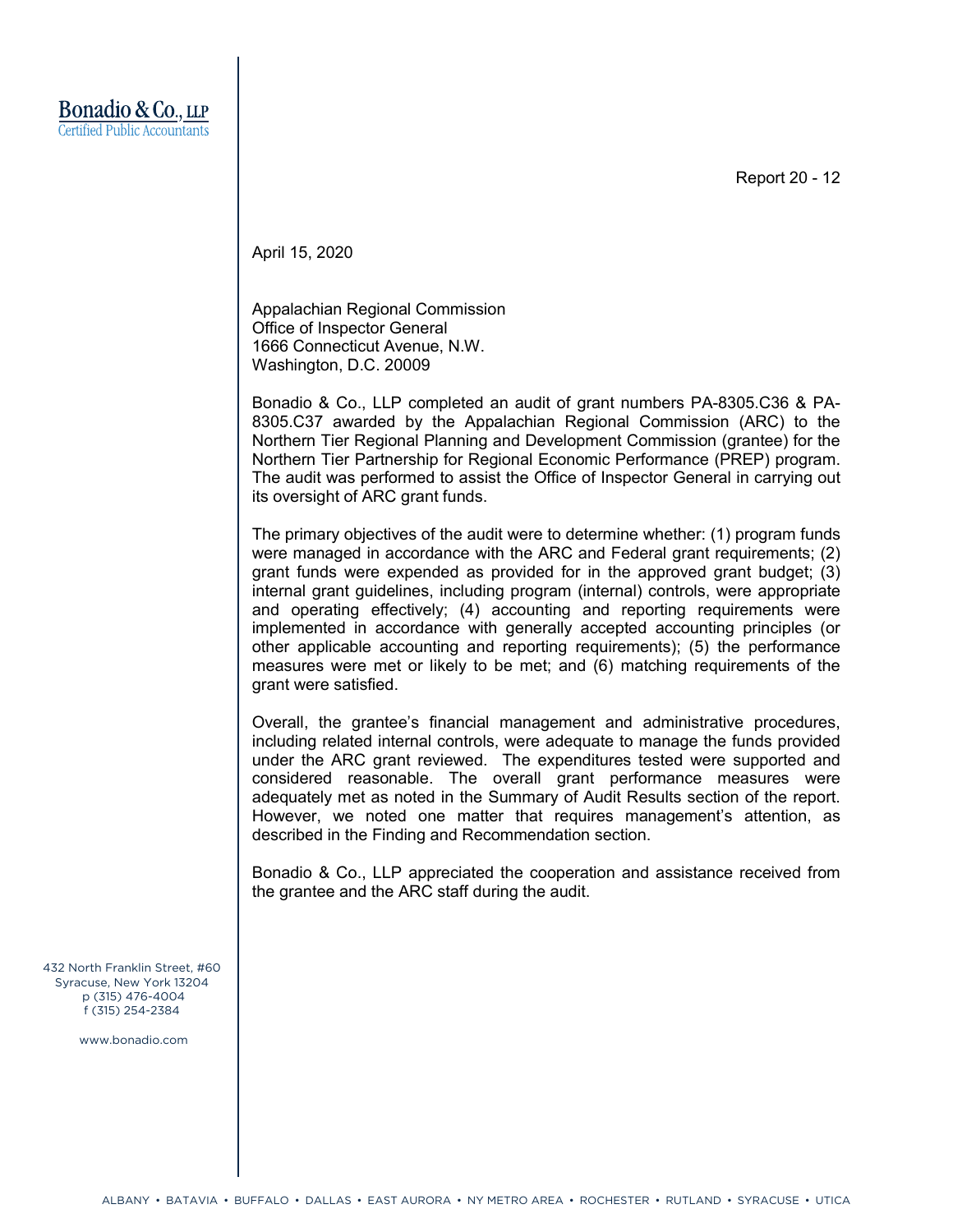### **TABLE OF CONTENTS**

|                                   | Page |
|-----------------------------------|------|
| <b>BACKGROUND</b>                 |      |
| OBJECTIVE, SCOPE AND METHODOLOGY  |      |
| SUMMARY OF AUDIT RESULTS          | 2    |
| <b>FINDING AND RECOMMENDATION</b> | 2    |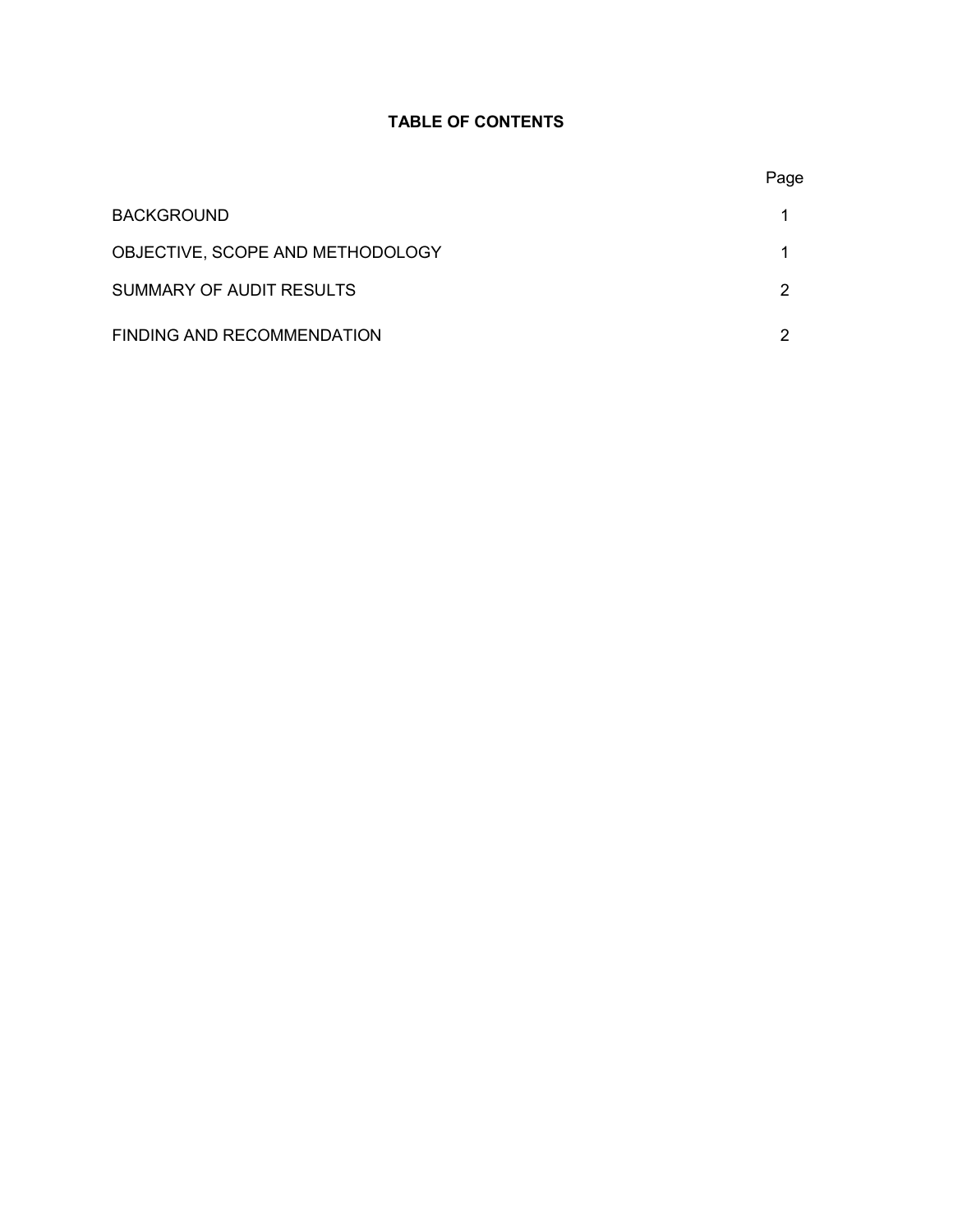#### **BACKGROUND**

Bonadio & Co., LLP completed an audit of grant numbers PA-8305.C36 & PA-8305.C37 awarded by the Appalachian Regional Commission (ARC) to Northern Tier Regional Planning and Development Commission (Commission). The audit was conducted at the request of the ARC, Office of Inspector General, to assist the office in its oversight of the ARC grant funds.

Grants C36 and C37 provided \$285,000 in ARC funds and a required match of \$285,000 in non-ARC funds totaling \$1,140,000 to support for the Partnership for Regional Economic Performance (PREP) program. The grants were awarded to cover the periods July 1, 2017 to June 30, 2018, and July 1, 2018 to June 30, 2019, respectively. The program is designed to provide economic development in the greater Northern Tier Pennsylvania area. Major components of the PREP program include business development assistance and services, electronic commerce, the tourism industry, and business financing. A significant portion of the approved total budget was for staff salaries and benefits.

#### **OBJECTIVES, SCOPE, AND METHODOLOGY**

The audit objectives were to determine whether: (1) program funds were managed in accordance with the ARC and Federal grant requirements; (2) grant funds were expended as provided for in the approved grant budget; (3) internal grant guidelines, including program (internal) controls, were appropriate and operating effectively; (4) accounting and reporting requirements were implemented in accordance with generally accepted accounting principles (or other applicable accounting and reporting requirements); (5) the performance measures were met or likely to be met; and (6) matching requirements of the grant were satisfied.

We reviewed the documentation provided and interviewed grantee personnel to obtain an overall understanding of the grant activities, the accounting system, and operating procedures. We evaluated grantee administrative procedures and related internal controls to determine whether they were adequate to administer the grant funds. We examined financial and other required reports to determine if they were supported and submitted in accordance with the grant requirements.

Of the expenditures charged to the grants through June 30, we selected a sample of \$39,590 in payroll expenditures for testing to determine whether the charges were properly supported and allowable. In addition, we reviewed the general ledger noting that matching costs exceeded \$285,000 for each grant year. We also reviewed the grantee's procedures for allocating administrative costs to the grant.

The criteria used in performing the audit were ARC grant documents, the grant approval, the grant agreement, the ARC code, other ARC requirements, and 2 CFR Part 200 "Uniform Administrative Requirements, Cost Principles, and Audit Requirements for Federal Awards". The audit was performed in accordance with the *Government Auditing Standards*. The fieldwork was completed during the period of September 23, 2019 through September 27, 2019, which included on-site work at the grantee's office.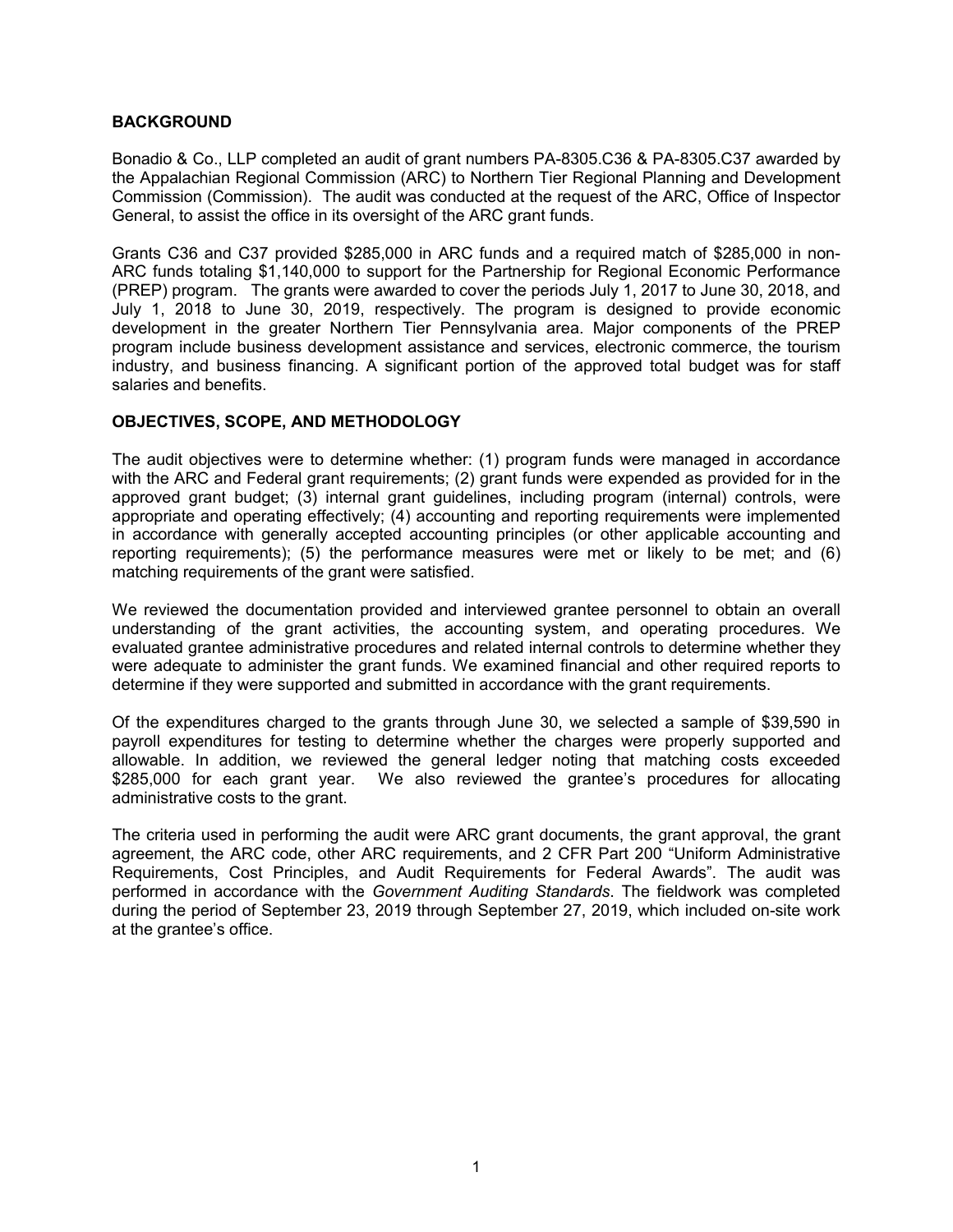#### **SUMMARY OF AUDIT RESULTS**

Overall, the grantee's administrative procedures were adequate to manage the grant funds reviewed. Total grant expenditures amounted to \$1,143,535 as a result of additional local matching expenditures. Based on test work results, we did not question any costs incurred. The expenses tested were supported and considered reasonable. We found that the grantee had an adequate process in place for obtaining and recording data related to the goals of the grants, except for not reporting actual jobs created and retained figures. In addition, the records and reports indicated that the tasks required by the grant agreement were accomplished.

Reports obtained from the grantee's management information system demonstrated a mechanism for tracking the outputs of the grant and the assistance provided by the grantee. It was noted that one of the projected outputs included serving 359 businesses over the audit period. We observed documentation showing 472 businesses served.

The outcomes reported by the grantee relating to Leveraged Private Investment and Export Revenues were traced to the supporting documents. Leveraged Private Investment of \$14,556,551 and Export Revenues of \$74,857,510 with both exceeding projected outcomes during each grant year.

#### **Finding and Recommendation**

#### **Performance Measures**

The outcomes reported by the grantee related to job creation/retention were examined in total for grants C36 and C37. The grantee did not collect source data in a manner needed to meet ARC reporting requirements. To be useful in evaluating grant performance, the metric data reported to ARC must reflect actual results and must be reported in a format consistent with ARC guidance and expectations. Job creation/retention reported by the grantee was reported by the grantee using the IMPLAN report. The "IMPLAN Model" is a third-party software model used to assess the economic impacts of project decisions but does not collect actual jobs created and retained. IMPLAN takes the total sales and/or revenue and projects the number of jobs created and/or retained. Therefore, the job creation/retention numbers of 991 jobs retained and 370 jobs created and reported by the grantee were not "actual" job figures, but were estimated based on economic impact figures, such as sales and revenue.

#### **Recommendation**

That the grantee establish a process and develop written procedures to ensure that performance data submitted meets ARC guidance and accurately represents actual grant results.

#### **Grantee's response**

IMPLAN is the approved model for jobs created and jobs retained for all seven of the Pennsylvania Local Development Districts. The acceptance of this model stems from a joint decision and agreement between the Pennsylvania Department of Community and Economic Development and ARC. Pennsylvania uses IMPLAN to determine the jobs created and jobs retained for its Export and Government Contracting programs. The program is used because each industry has a different set of multipliers as compared to the Divisor Method that was used previously. Please see the attached memo from the initial use of IMPLAN.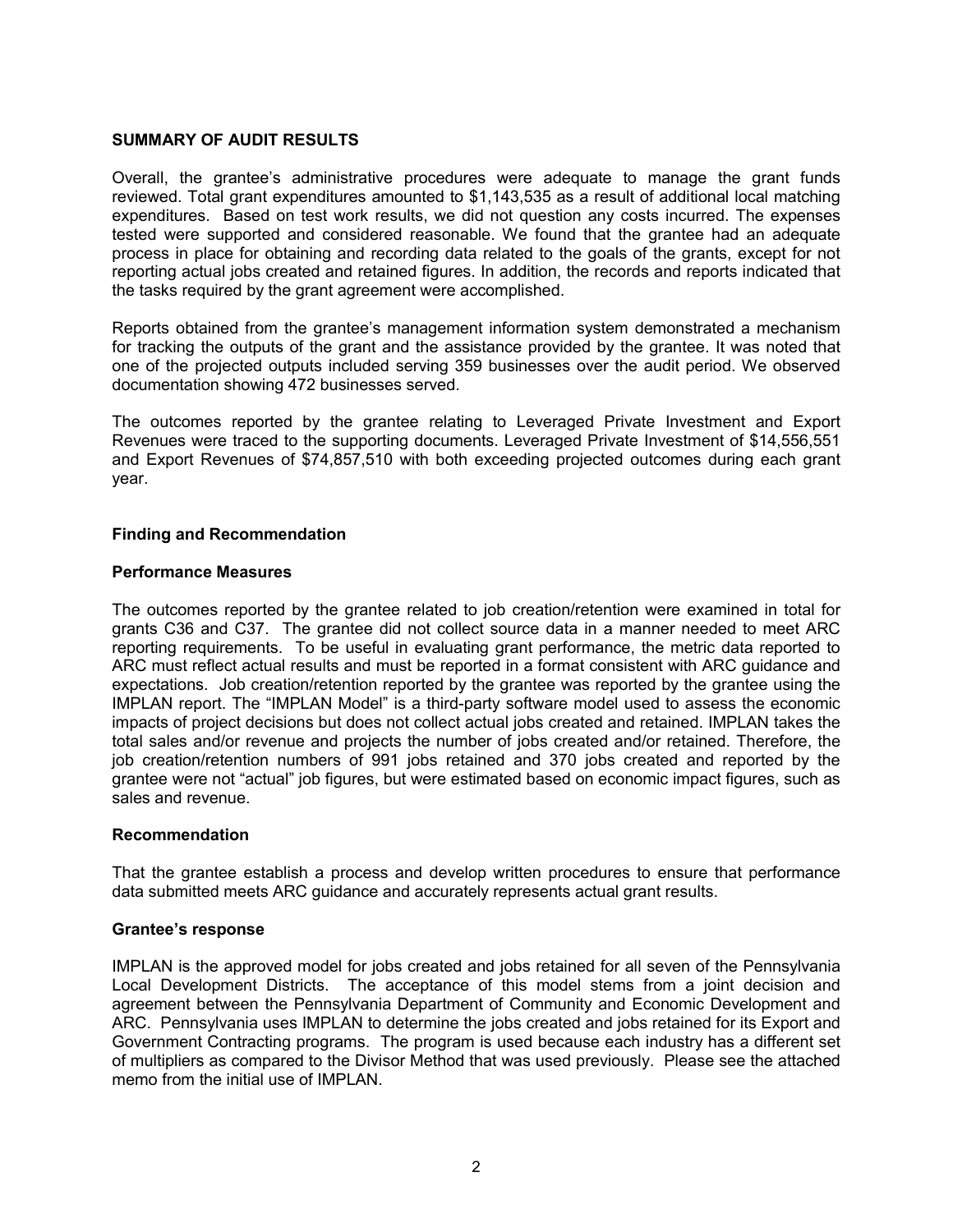#### **Auditor's Comments**

Although the IMPLAN Model is appropriately used for program operation guidance and developing estimated outcomes the methodology used does not provide needed information to arrive at the number of jobs actually created or retained nor meet current requirements for reporting actual jobs being created. As a result of the methods and data used the information needed is not documented to arrive at to arrive at actual figures. Therefore, the grantee needs to develop and implement policy and procedures that will provide data supporting actual jobs were created as a result of ARC grant funds and activities.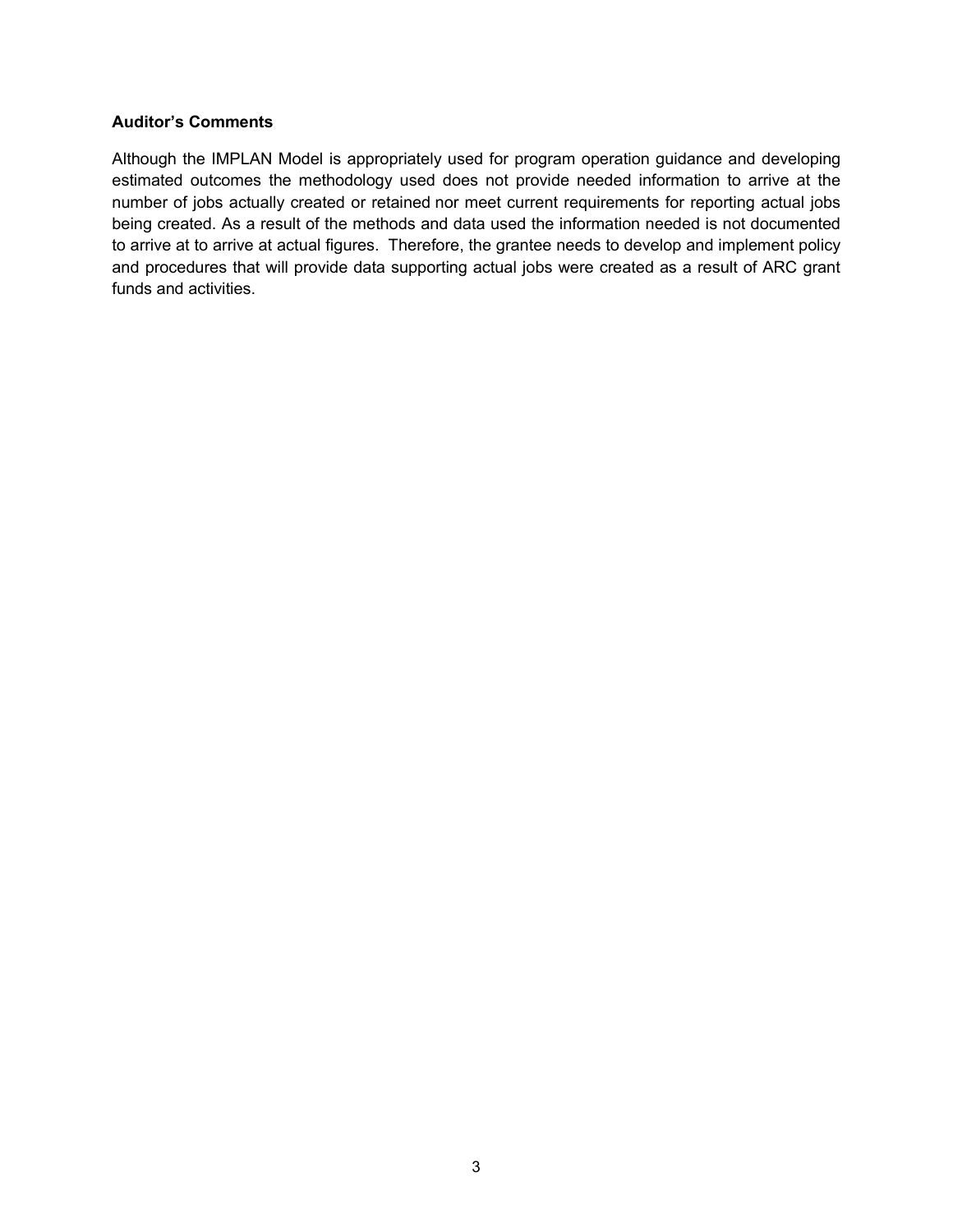

- **TO** Henry King
- **FROM** Neil Fowler
- **DATE** January 1, 2008

**RE** PA Enterprise Development Revised Impact Reporting System

At the urging of ARC, and in full agreement with the Commission, PA has revised its system of collecting and reporting impact data for the enterprise development program (EDP) offered by our seven Local Development Districts. As you know, the EDP consists of three core business assistance services:

- **•** Business Finance
- Government Marketing (Procurement)
- International Business Development (Exporting)

The current methodology that was adopted several years ago utilizes a formula that analyzed a change in sales for the Government Marketing and International Business development programs and incorporated a previously accepted divisor to produce a job impact figure. However, the U.S. Dept. of Commerce discontinued its utilization of its divisor to determine job impacts and thus we recognized the need to once again develop a justifiable methodology.

In close consultation with ARC and our seven LDDs, it was determined that implementation of the highly-regarded IMPLAN economic modeling system would be utilized to more accurately measure the impact of the EDP. The Commonwealth of PA made a significant investment of resources to purchase the system for each of the LDDs and each District has assigned one or more staff members to be responsible for data collection, population and analysis.

The data that will be used to determine the number of jobs created and jobs retained for the Export and Procurement programs will come directly from Client Re-Enrollment forms. These forms are collected by the individual LDDs each quarter to determine which companies are using the services of the above mentioned programs. The required information for obtaining the job information is location of the company, sales data and employment numbers. This information will populate the IMPLAN system in order to calculate the job creation and retention numbers. Indications are the IMPLAN system will report impacts that are slightly lower – but more accurate – than our current process.

The foundation of the EDP is based upon one-on-one technical assistance to small and medium sized businesses by trained and experienced LDD staff. From personal experience, as well as program review and monitoring, a significant portion of staff time is dedicated to clients that are experiencing difficulties increasing or maintaining sales levels in the procurement and/or export market sectors. It is certainly not surprising that the most active EDP clients are frequently those that are experiencing a business downturn and are turning to all possible resources to react to market difficulties.



Community Affairs and Development

Commonwealth Keystone Building 400 North Street 4th Floor

Harrisburg Pennsylvania 17120-0225